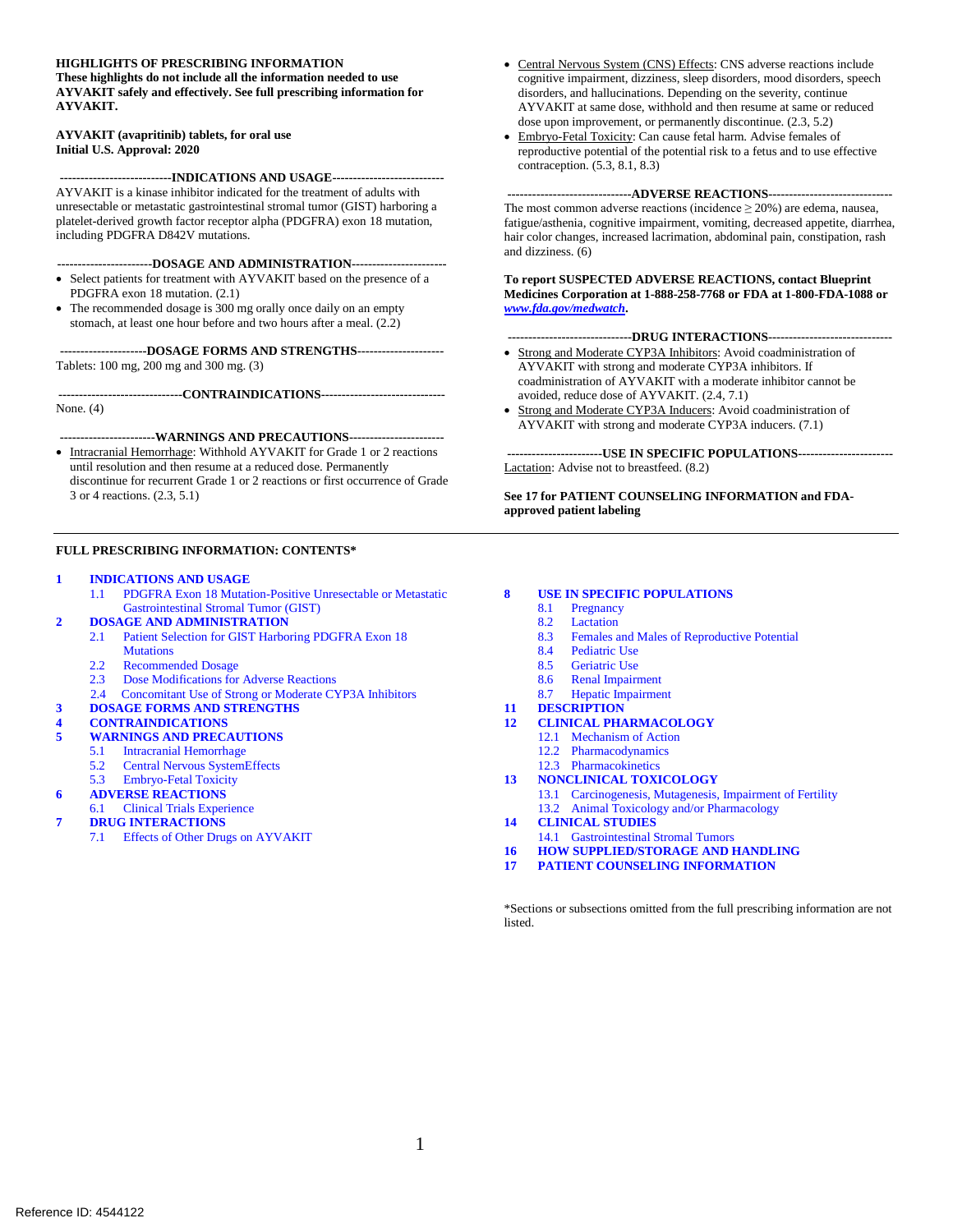# **FULL PRESCRIBING INFORMATION**

# <span id="page-1-0"></span>**1 INDICATIONS AND USAGE**

# **1.1 PDGFRA Exon 18 Mutation-Positive Unresectable or Metastatic Gastrointestinal Stromal Tumor (GIST)**

AYVAKIT is indicated for the treatment of adults with unresectable or metastatic GIST harboring a platelet-derived growth factor receptor alpha (PDGFRA) exon 18 mutation, including PDGFRA D842V mutations *[see Dosage and Administration (2.1)]*.

# <span id="page-1-1"></span>**2 DOSAGE AND ADMINISTRATION**

# **2.1 Patient Selection for GIST Harboring PDGFRA Exon 18 Mutations**

Select patients for treatment with AYVAKIT based on the presence of a PDGFRA exon 18 mutation *[see Clinical Studies (14.1)]*. An FDA-approved test for the detection of exon 18 mutations is not currently available.

# **2.2 Recommended Dosage**

The recommended dosage of AYVAKIT is 300 mg orally once daily on an empty stomach, at least 1 hour before and 2 hours after a meal *[see Clinical Pharmacology (12.3)].* Continue treatment until disease progression or unacceptable toxicity. Do not make up for a missed dose within 8 hours of the next scheduled dose.

Do not take an additional dose if vomiting occurs after AYVAKIT, but continue with the next scheduled dose.

# **2.3 Dosage Modifications for Adverse Reactions**

The recommended dose reductions and dosage modifications for adverse reactions are provided in Table 1 and Table 2.

| <b>Dose Reduction</b> | <b>Recommended Dosage</b> |  |
|-----------------------|---------------------------|--|
| First                 | 200 mg once daily         |  |
| Second                | 100 mg once daily         |  |

### **Table 1. Recommended Dose Reductions for AYVAKIT for Adverse Reactions**

\* Permanently discontinue AYVAKIT in patients who are unable to tolerate a dose of 100 mg once daily.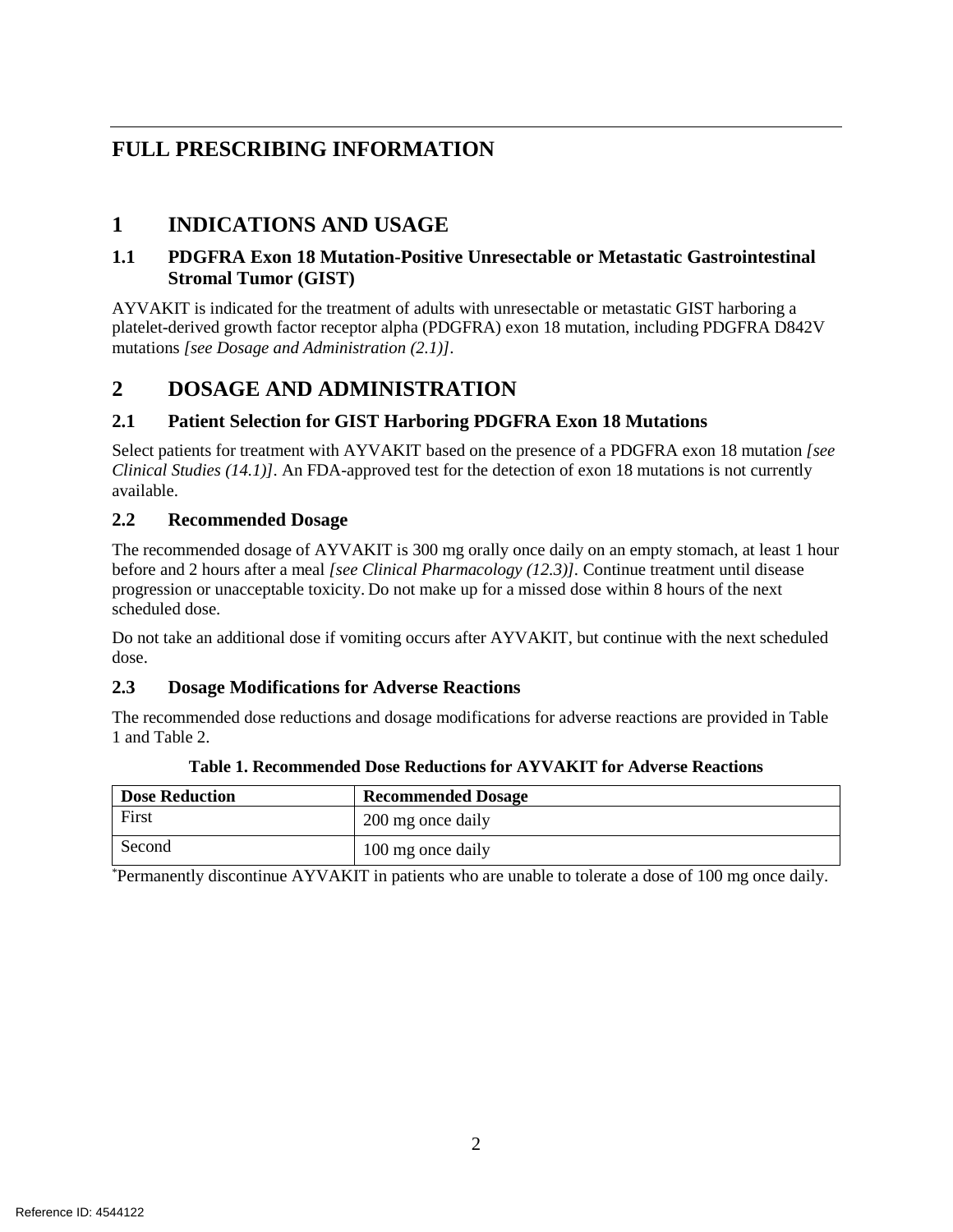| <b>Adverse Reaction</b>                                                         | Severity*          | <b>Dosage Modification</b>                                                                                                                    |
|---------------------------------------------------------------------------------|--------------------|-----------------------------------------------------------------------------------------------------------------------------------------------|
| Intracranial Hemorrhage [see<br><b>Warnings and Precautions</b><br>(5.1)        | Grade 1 or Grade 2 | First Occurrence: Withhold AYVAKIT<br>until resolution. Resume at reduced dose.<br><b>Subsequent Occurrence: Permanently</b><br>discontinue.  |
|                                                                                 | Grade 3 or Grade 4 | Permanently discontinue AYVAKIT.                                                                                                              |
| <b>Central Nervous System Effects</b><br>[see Warnings and Precautions<br>(5.2) | Grade 1            | Continue AYVAKIT at same dose or<br>withhold until improvement to baseline or<br>resolution. Resume at same dose or reduced<br>dose.          |
|                                                                                 | Grade 2 or Grade 3 | Withhold AYVAKIT until improvement to<br>baseline, Grade 1, or resolution. Resume at<br>same dose or reduced dose.                            |
|                                                                                 | Grade 4            | Permanently discontinue AYVAKIT.                                                                                                              |
| Other [see Adverse Reactions<br>(6.1)                                           | Grade 3 or Grade 4 | Withhold AYVAKIT until improvement to<br>less than or equal to Grade 2. Resume at<br>same dose or reduced dose, as clinically<br>appropriate. |

**Table 2. Recommended Dosage Modifications for AYVAKIT for Adverse Reactions**

\*Severity as defined by the National Cancer Institute Common Terminology Criteria for Adverse Events version 5.0

## **2.4. Concomitant Use of Strong or Moderate CYP3A Inhibitors**

Avoid concomitant use of AYVAKIT with strong or moderate CYP3A inhibitors. If concomitant use with a moderate CYP3A inhibitor cannot be avoided, reduce the starting dose of AYVAKIT from 300 mg orally once daily to 100 mg orally once daily *[see Drug Interactions (7.1)].*

# <span id="page-2-0"></span>**3 DOSAGE FORMS AND STRENGTHS**

Tablets:

- 100 mg, round, white film-coated, printed with blue ink "BLU" on one side and "100" on the other side.
- 200 mg, capsule shaped, white film-coated, printed with blue ink "BLU" on one side and "200" on the other side.
- 300 mg, capsule shaped, white film-coated, printed with blue ink "BLU" on one side and "300" on the other side.

# <span id="page-2-1"></span>**4 CONTRAINDICATIONS**

None.

# <span id="page-2-2"></span>**5 WARNINGS AND PRECAUTIONS**

# <span id="page-2-3"></span>**5.1 Intracranial Hemorrhage**

Intracranial hemorrhage (e.g., subdural hematoma, intracranial hemorrhage, and cerebral hemorrhage) occurred in 1% of the 267 patients with GIST and overall in 3% of the 335 patients who received AYVAKIT. Events of intracranial hemorrhage occurred in a range from 1.7 months to 19.3 months after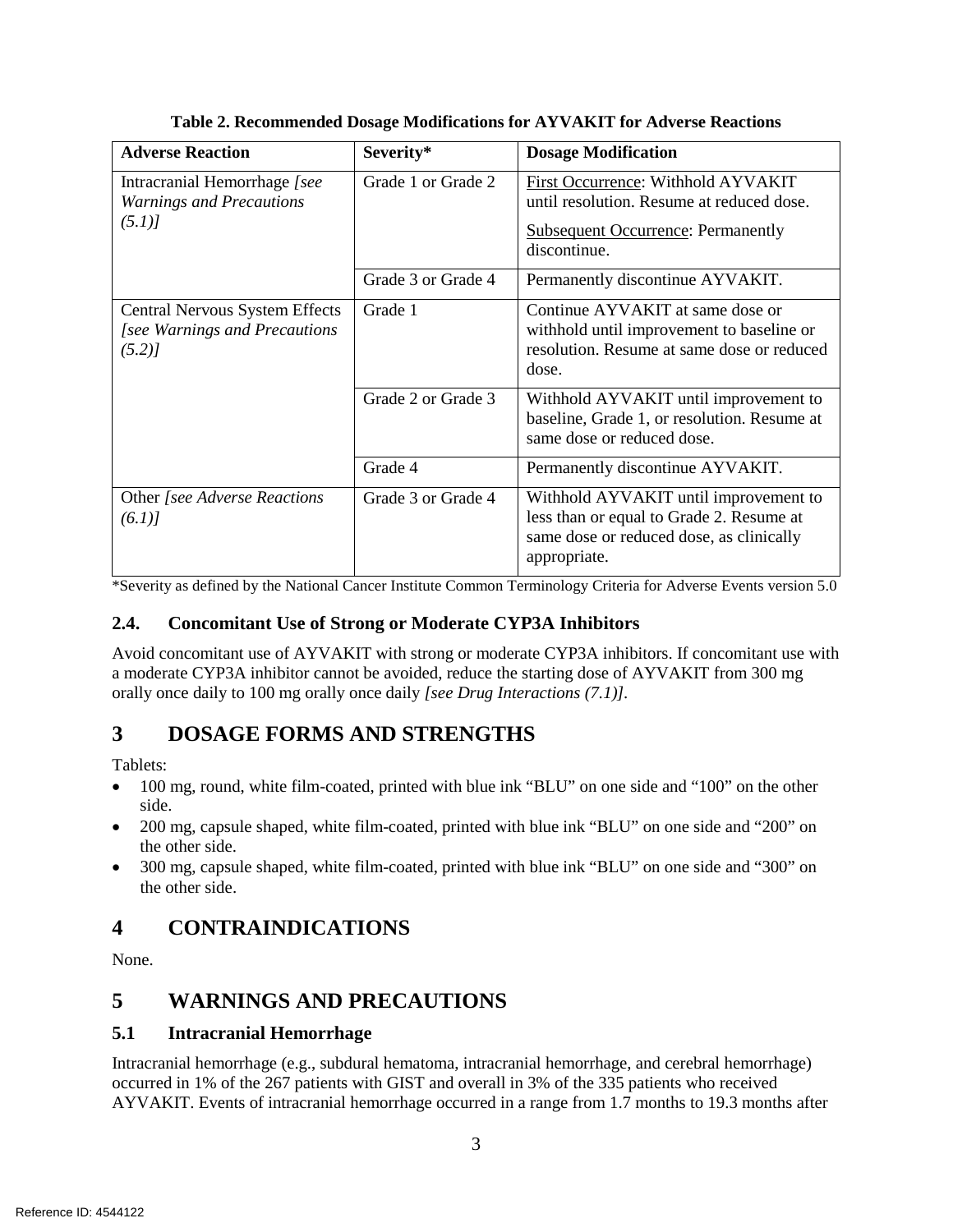initiating AYVAKIT. Overall, 0.9% of patients receiving AYVAKIT required permanent discontinuation for an intracranial hemorrhage; 1.2% required dosage interruption followed by dose reduction.

Withhold AYVAKIT and then resume at a reduced dose upon resolution, or permanently discontinue AYVAKIT based on severity *[see Dosage and Administration (2.3)]*.

# **5.2 Central Nervous System Effects**

A broad spectrum of central nervous system (CNS) adverse reactions can occur in patients receiving AYVAKIT. These include cognitive impairment, dizziness, sleep disorders, mood disorders, speech disorders, and hallucinations. CNS adverse reactions overall occurred in 58% of 335 patients who received AYVAKIT *[see Adverse Reactions (6.1)]*. Cognitive impairment occurred in 41% of the 335 patients who received AYVAKIT; 3.6% of these were severe (Grade 3 or 4). Dizziness occurred in 20% of patients; 0.6% of these events were severe. Sleep disorders occurred in 15% of patients; 0.3% of these events were severe. Mood disorders occurred in 13% of patients; 1.5% of these events were severe. Speech disorders occurred in 6% of patients; none of these events were severe. Hallucinations occurred in 2.1% of patients; none of these events were severe. The median time to onset of the first CNS adverse reaction was 6.1 weeks (range 1 day to 1.9 years). Overall, 3.9% of patients required permanent discontinuation of AYVAKIT for a CNS adverse reaction, 17% required a dosage interruption, and 10% required dose reduction.

Depending on the severity, withhold AYVAKIT and then resume at the same dose or at a reduced dose upon improvement, or permanently discontinue AYVAKIT *[see Dosage and Administration (2.3)]*.

# **5.3 Embryo-Fetal Toxicity**

Based on findings from animal studies and its mechanism of action, AYVAKIT can cause fetal harm when administered to pregnant women. Oral administration of avapritinib during the period of organogenesis was teratogenic and embryotoxic in rats at exposures approximately 2.7 times the human exposure based on area under the curve (AUC) at the 300 mg dose. Advise pregnant women of the potential risk to a fetus. Advise females and males of reproductive potential to use effective contraception during treatment with AYVAKIT and for 6 weeks after the final dose *[see Use in Specific Populations (8.1, 8.3)]*.

# <span id="page-3-0"></span>**6 ADVERSE REACTIONS**

<span id="page-3-1"></span>The following clinically significant adverse reactions are described elsewhere in the labeling:

- Intracranial hemorrhage *[see Warnings and Precautions (5.1)]*
- Central nervous system effects *[see Warnings and Precautions (5.2)]*

# **6.1 Clinical Trials Experience**

Because clinical trials are conducted under widely varying conditions, adverse reaction rates observed in the clinical trials of a drug cannot be directly compared to rates in the clinical trials of another drug and may not reflect the rates observed in practice.

The data in the WARNINGS AND PRECAUTIONS reflect exposure to AYVAKIT at 30 mg to 600 mg orally once daily in 335 patients enrolled in one of three clinicals trials conducted in patients with advanced malignancies, including NAVIGATOR *[see Clinical Studies (14.1)].* Among the 335 patients receiving AYVAKIT, 49% were exposed for 6 months or longer and 23% were exposed for greater than 1 year.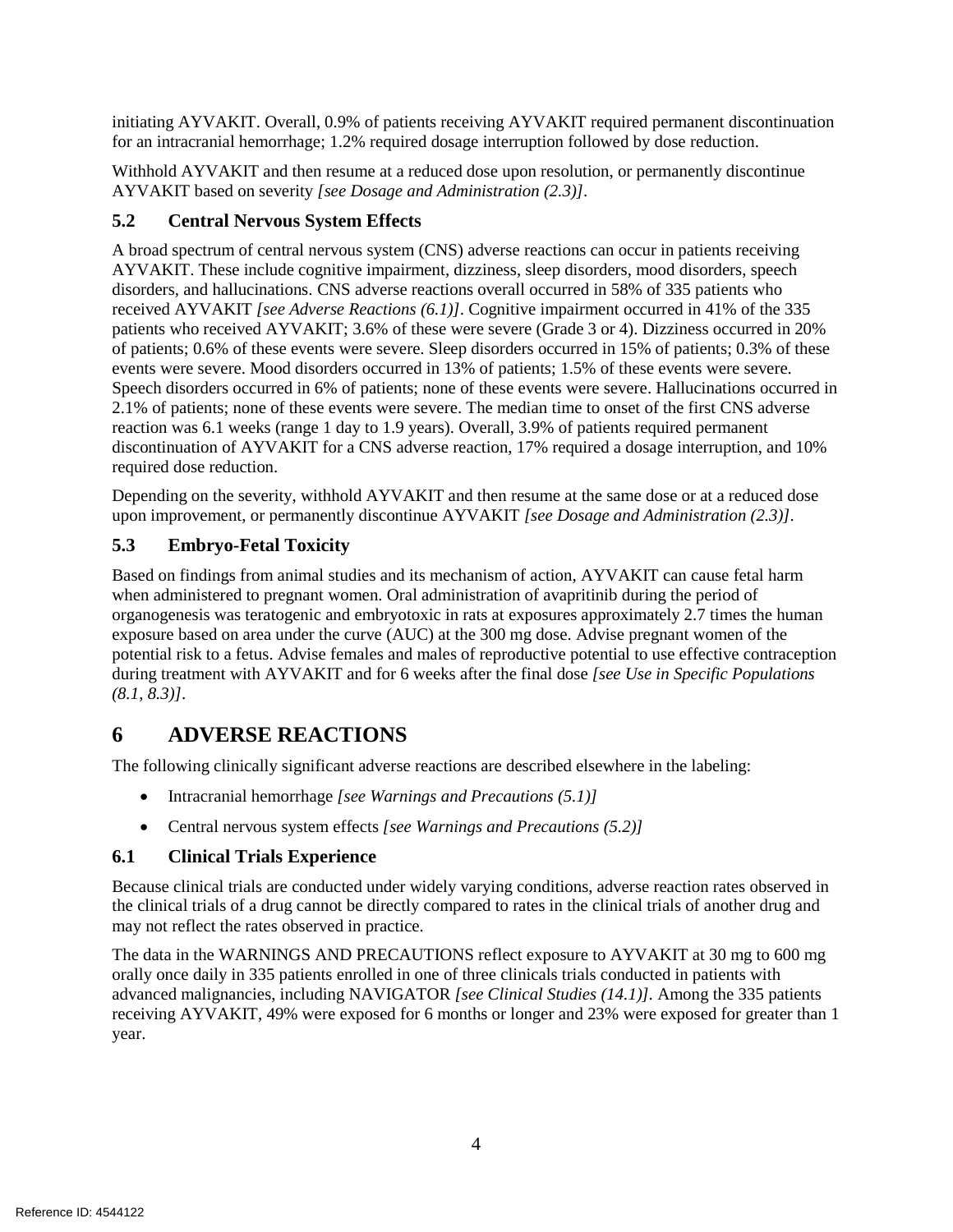#### Gastrointestinal Stromal Tumors

*Unresectable or Metastatic GIST* 

The safety of AYVAKIT in patients with unresectable or metastatic GIST was evaluated in NAVIGATOR *[see Clinical Studies (14.1)]*. The trial excluded patients with history of cerebrovascular accident or transient ischemic attacks, known risk of intracranial bleeding, and metastases to the brain. Patients received AYVAKIT 300 mg or 400 mg orally once daily ( $n = 204$ ). Among patients receiving AYVAKIT, 56% were exposed for 6 months or longer and 44% were exposed for greater than one year.

The median age of patients who received AYVAKIT was 62 years (range: 29 to 90 years), 60% were <65 years, 62% were male, and 69% were White. Patients had received a median of 3 prior kinase inhibitors (range: 0 to 7).

Serious adverse reactions occurred in 52% of patients receiving AYVAKIT. Serious adverse reactions occurring in ≥1% of patients who received AYVAKIT were anemia (9%), abdominal pain (3%), pleural effusion (3%), sepsis (3%), gastrointestinal hemorrhage (2%), vomiting (2%), acute kidney injury (2%), pneumonia (1%) and tumor hemorrhage (1%). Fatal adverse reactions occurred in 3.4% of patients. Fatal adverse reactions that occurred in more than one patient were sepsis and tumor hemorrhage (1% each).

Permanent discontinuation due to adverse reactions occurred in 16% of patients who received AYVAKIT. Adverse reactions requiring permanent discontinuation in more than one patient were fatigue, abdominal pain, vomiting, sepsis, anemia, acute kidney injury, and encephalopathy.

Dosage interruptions due to an adverse reaction occurred in 57% of patients who received AYVAKIT. Adverse reactions requiring dosage interruption in >2% of patients who received AYVAKIT were anemia, fatigue, nausea, vomiting, hyperbilirubinemia, memory impairment, diarrhea, cognitive disorder, and abdominal pain.

Dose reduction due to an adverse reaction occurred in 49% of patients who received AYVAKIT. Median time to dose reduction was 9 weeks. Adverse reactions requiring dosage reduction in more than 2% of patients who received AYVAKIT were fatigue, anemia, hyperbilirubinemia, memory impairment, nausea and periorbital edema.

The most common adverse reactions ( $\geq 20\%$ ) were edema, nausea, fatigue/asthenia, cognitive impairment, vomiting, decreased appetite, diarrhea, hair color changes, increased lacrimation, abdominal pain, constipation, rash, and dizziness. Table 3 summarizes the adverse reactions observed in NAVIGATOR.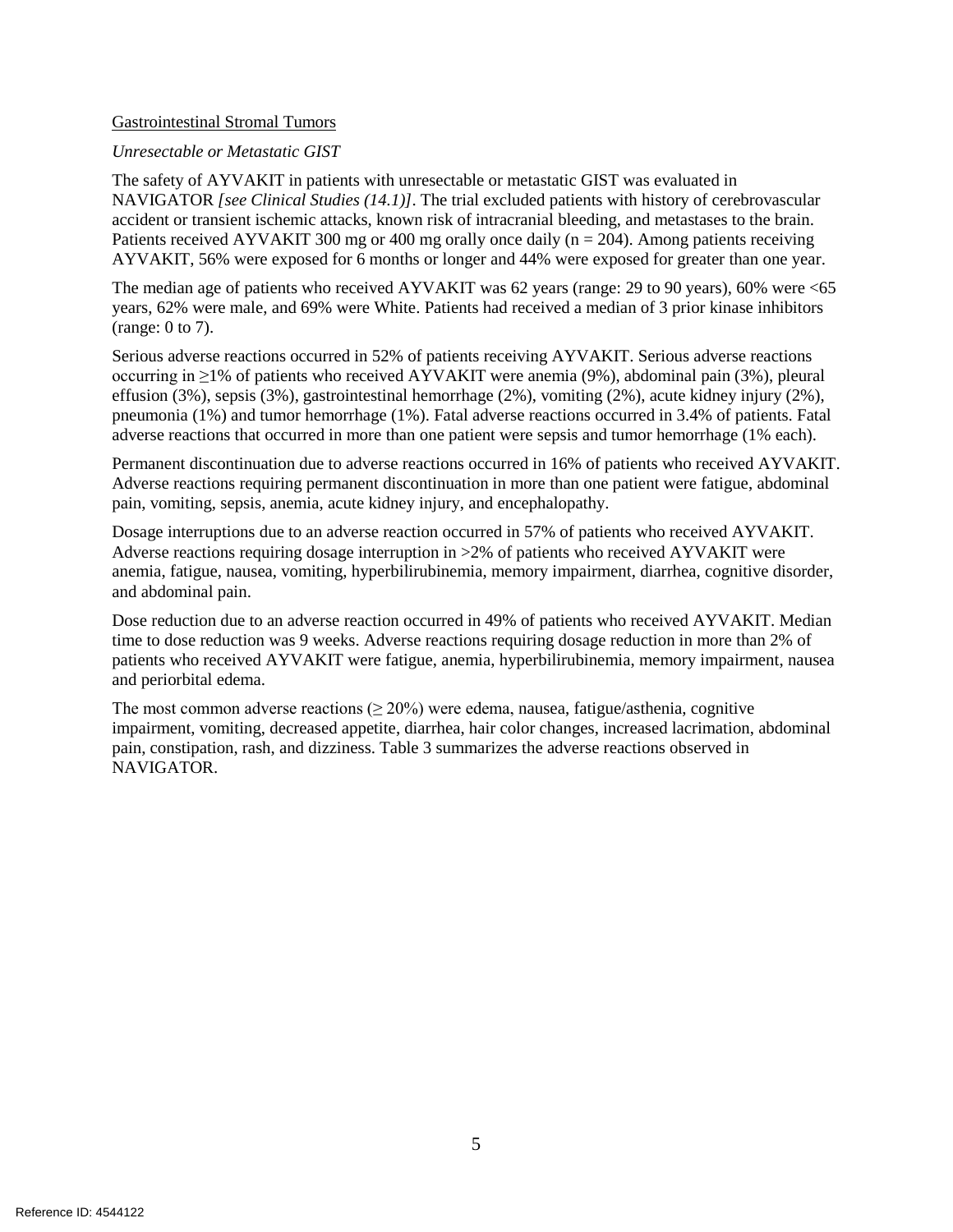|                                       | <b>AYVAKIT</b><br>$N = 204$        |                                 |  |  |
|---------------------------------------|------------------------------------|---------------------------------|--|--|
| <b>Adverse Reactions</b>              | <b>All Grades</b><br>$\frac{0}{0}$ | Grade $\geq$ 3<br>$\frac{0}{0}$ |  |  |
| <b>General</b>                        |                                    |                                 |  |  |
| Edema <sup>a</sup>                    | 72                                 | $\overline{2}$                  |  |  |
| Fatigue/asthenia                      | 61                                 | 9                               |  |  |
| Pyrexia                               | 14                                 | 0.5                             |  |  |
| <b>Gastrointestinal</b>               |                                    |                                 |  |  |
| Nausea                                | 64                                 | 2.5                             |  |  |
| Vomiting                              | 38                                 | $\overline{2}$                  |  |  |
| Diarrhea                              | 37                                 | 4.9                             |  |  |
| Abdominal pain <sup>b</sup>           | 31                                 | 6                               |  |  |
| Constipation                          | 23                                 | 1.5                             |  |  |
| Dyspepsia                             | 16                                 | $\overline{0}$                  |  |  |
| Nervous System                        |                                    |                                 |  |  |
| Cognitive impairment <sup>c</sup>     | 48                                 | 4.9                             |  |  |
| <b>Dizziness</b>                      | 22                                 | $\overline{0.5}$                |  |  |
| Headache                              | 17                                 | 0.5                             |  |  |
| Sleep disorders <sup>d</sup>          | 16                                 | $\boldsymbol{0}$                |  |  |
| Taste effects <sup>e</sup>            | 15                                 | $\overline{0}$                  |  |  |
| Mood disorders <sup>f</sup>           | 13                                 | $\mathbf{1}$                    |  |  |
| <b>Metabolism and nutrition</b>       |                                    |                                 |  |  |
| Decreased appetite                    | 38                                 | 2.9                             |  |  |
| Eye                                   |                                    |                                 |  |  |
| <b>Increased lacrimation</b>          | 33                                 | $\boldsymbol{0}$                |  |  |
| <b>Skin and subcutaneous tissue</b>   |                                    |                                 |  |  |
| Rash <sup>g</sup>                     | 23                                 |                                 |  |  |
| Hair color changes                    | 21                                 | 0.5                             |  |  |
| Alopecia                              | 13                                 |                                 |  |  |
| Respiratory, thoracic and mediastinal |                                    |                                 |  |  |
| Dyspnea                               | 17                                 | 2.5                             |  |  |
| Pleural effusion                      | 12                                 | $\overline{2}$                  |  |  |
| <b>Investigations</b>                 |                                    |                                 |  |  |
| Weight decreased                      | 13                                 | $\mathbf{1}$                    |  |  |

**Table 3. Adverse Reactions (≥ 10%) in Patients Receiving AYVAKIT in NAVIGATOR** 

\*Per National Cancer Institute Common Terminology Criteria for Adverse Events (CTCAE) version 4.03 and 5.0 <sup>a</sup> Edema includes face swelling, conjunctival edema, eye edema, eyelid edema, orbital edema, periorbital edema, face edema, mouth edema, pharyngeal edema, peripheral edema, edema, generalized edema, localized edema, peripheral swelling, testicular edema.

<sup>b</sup> Abdominal pain includes abdominal pain, upper abdominal pain, abdominal discomfort, lower abdominal pain, abdominal tenderness, and epigastric discomfort.

<sup>c</sup> Cognitive impairment includes memory impairment, cognitive disorder, confusional state, disturbance in attention, amnesia, mental impairment, mental status changes, encephalopathy, dementia, abnormal thinking, mental disorder, and retrograde amnesia.

<sup>d</sup> Sleep disorders includes insomnia, somnolence, and sleep disorder.

<sup>e</sup> Taste effects include dysgeusia and ageusia.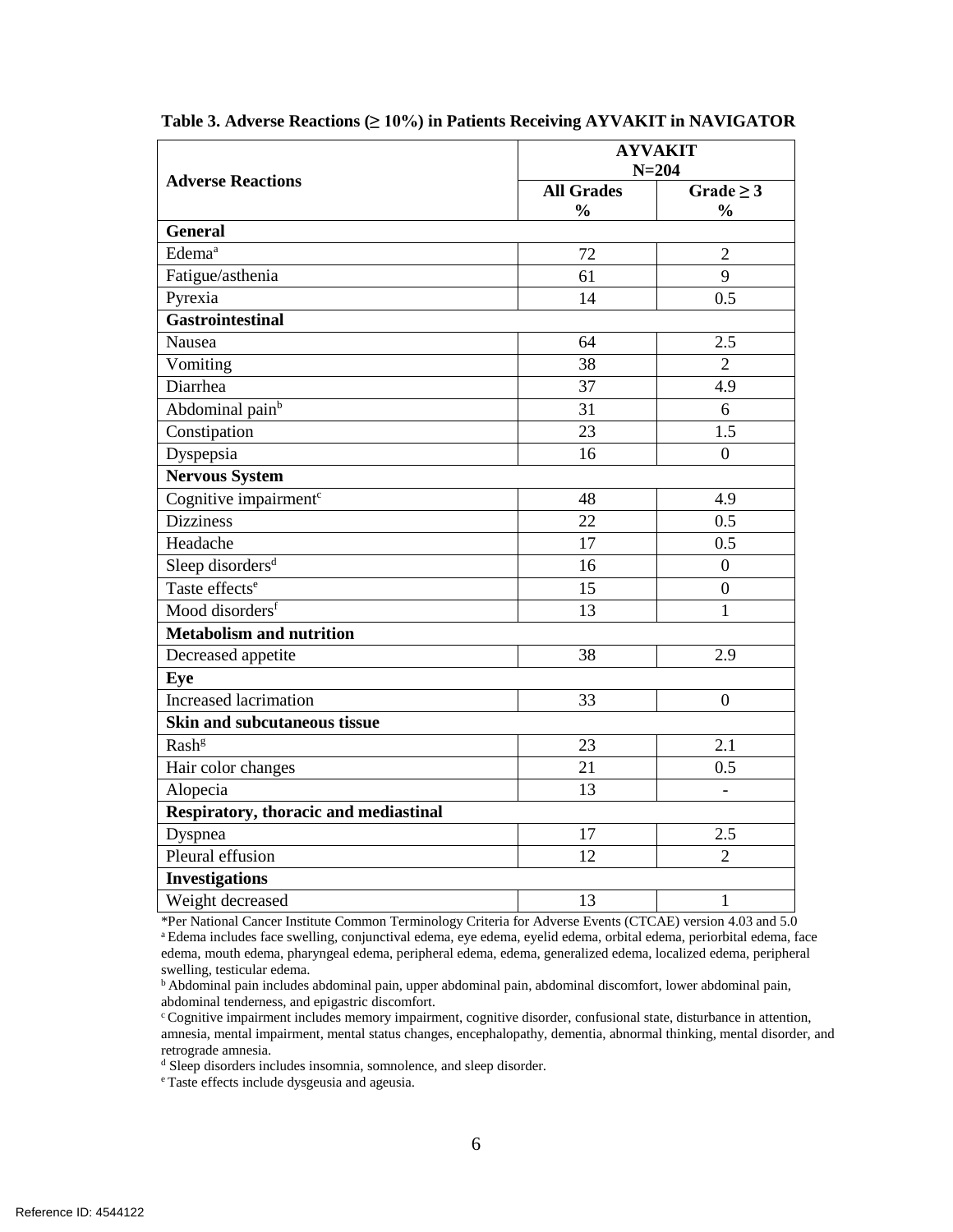<sup>f</sup> Mood disorders includes agitation, anxiety, depression, depressed mood, dysphoria, irritability, mood altered, nervousness, personality change, and suicidal ideation. <sup>g</sup> Rash includes rash, rash maculo-papular, rash erythematous, rash macular, rash generalized, and rash papular.

Clinically relevant adverse reactions occurring in <10% of patients were:

*Vascular:* hypertension (8%)

*Endocrine:* thyroid disorders (hyperthyroid, hypothyroid) (3%)

*Skin and subcutaneous:* palmar-plantar erythrodysesthesia (1%)

Table 4 summarizes the laboratory abnormalities observed in NAVIGATOR.

**Table 4. Select Laboratory Abnormalities (≥ 10%) Worsening from Baseline in Patients Receiving AYVAKIT in NAVIGATOR** 

|                                                 | <b>AYVAKIT<sup>a</sup></b><br>$N = 204$ |                       |  |
|-------------------------------------------------|-----------------------------------------|-----------------------|--|
| <b>Laboratory Abnormality</b>                   | <b>All Grades</b><br>(%)                | Grade $\geq$ 3<br>(%) |  |
| <b>Hematology</b>                               |                                         |                       |  |
| Decreased hemoglobin                            | 81                                      | 28                    |  |
| Decreased leukocytes                            | 62                                      | 5                     |  |
| Decreased neutrophils                           | 43                                      | 6                     |  |
| Decreased platelets                             | 27                                      | 0.5                   |  |
| <b>Increased INR</b>                            | 24                                      | 0.6                   |  |
| Increased activated partial thromboplastin time | 13                                      | $\overline{0}$        |  |
| <b>Chemistry</b>                                |                                         |                       |  |
| Increased bilirubin                             | 69                                      | 9                     |  |
| Increased aspartate aminotransferase            | 51                                      | 1.5                   |  |
| Decreased phosphate                             | 49                                      | 13                    |  |
| Decreases potassium                             | 34                                      | 6                     |  |
| Decreased albumin                               | 31                                      | $\overline{2}$        |  |
| Decreased magnesium                             | 29                                      | 1                     |  |
| Increased creatinine                            | 29                                      | $\Omega$              |  |
| Decreased sodium                                | 28                                      | 7                     |  |
| Increased alanine aminotransferase              | 19                                      | 0.5                   |  |
| Increased alkaline phosphatase                  | 14                                      | $\mathbf{1}$          |  |

<span id="page-6-0"></span><sup>a</sup> The denominator used to calculate the rate varied from 154 to 201 based on the number of patients with a baseline value and at least one post-treatment value.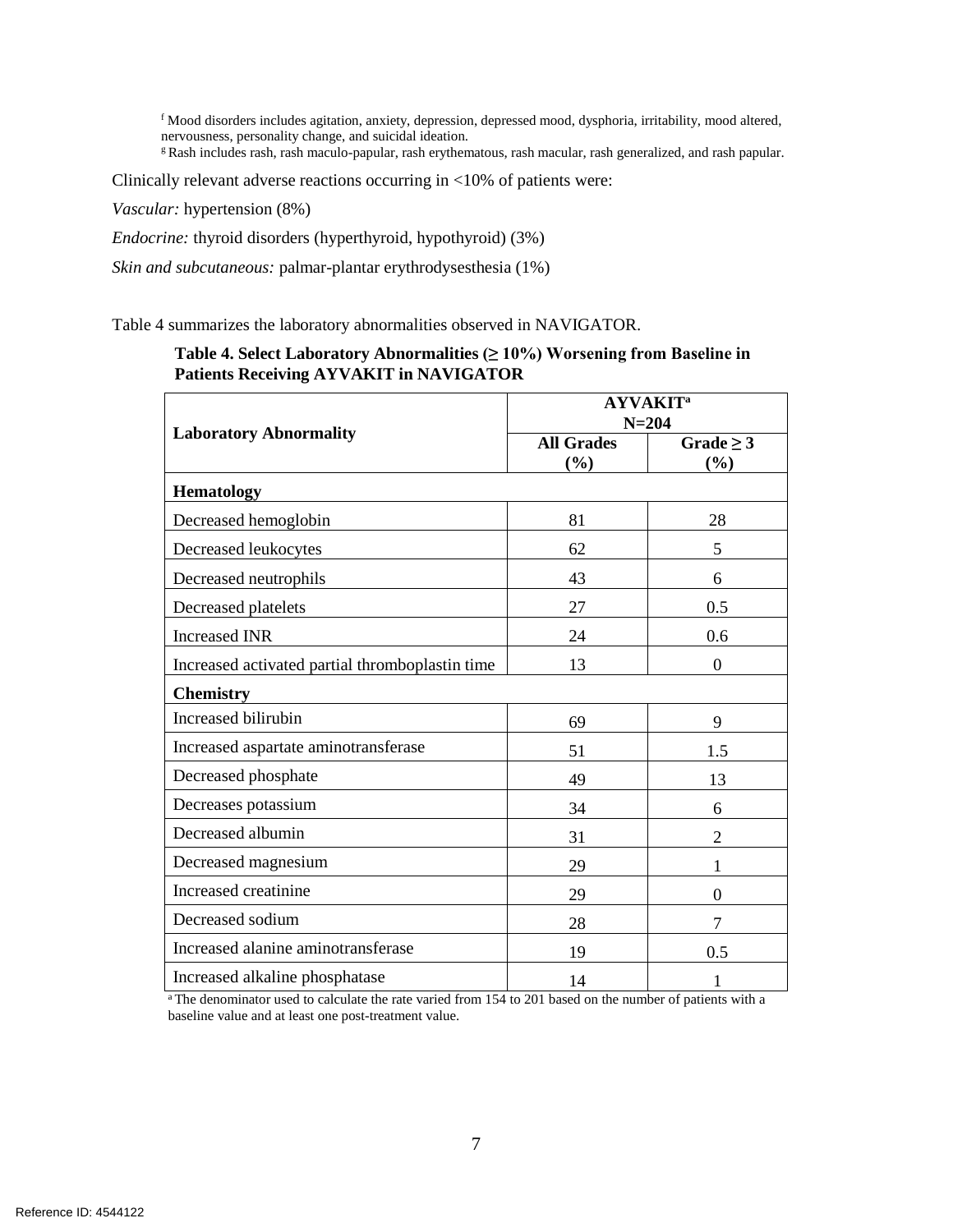# **7 DRUG INTERACTIONS**

# **7.1 Effects of Other Drugs on AYVAKIT**

# Strong and Moderate CYP3A Inhibitors

Coadministration of AYVAKIT with a strong or moderate CYP3A inhibitor increases avapritinib plasma concentrations *[see Clinical Pharmacology (12.3)],* which may increase the incidence and severity of adverse reactions of AYVAKIT. Avoid coadministration of AYVAKIT with strong or moderate CYP3A inhibitors. If coadministration of AYVAKIT with a moderate CYP3A inhibitor cannot be avoided, reduce the dose of AYVAKIT *[see Dosage and Administration (2.4)].* 

# Strong and Moderate CYP3A Inducers

Coadministration of AYVAKIT with a strong or moderate CYP3A inducer decreases avapritinib plasma concentrations *[see Clinical Pharmacology (12.3)]*, which may decrease efficacy of AYVAKIT. Avoid coadministration of AYVAKIT with strong or moderate CYP3A inducers.

# <span id="page-7-0"></span>**8 USE IN SPECIFIC POPULATIONS**

# <span id="page-7-1"></span>**8.1 Pregnancy**

# Risk Summary

Based on findings from animal studies and its mechanism of action *[see Clinical Pharmacology (12.1)]*, AYVAKIT can cause fetal harm when administered to a pregnant woman. There are no available data on AYVAKIT use in pregnant women. Oral administration of avapritinib to pregnant animals during the period of organogenesis was teratogenic and embryotoxic in rats at exposure levels approximately 2.7 times the human exposure based on AUC at the 300 mg dose *(see Data)*. Advise pregnant women of the potential risk to a fetus.

In the U.S. general population, the estimated background risk of major birth defects and miscarriage in clinically recognized pregnancies is 2-4% and 15-20%, respectively.

# Data

# *Animal Data*

In a reproductive toxicity study, administration of avapritinib to rats during the period of organogenesis resulted in decreased fetal body weights, post-implantation loss, and increases in visceral (hydrocephaly, septal defect, and stenosis of the pulmonary trunk) and skeletal (sternum) malformations at doses greater than or equal to 10 mg/kg/day (approximately 2.7 times the human exposure based on AUC at the 300 mg dose).

# <span id="page-7-2"></span>**8.2 Lactation**

## Risk Summary

There are no data on the presence of avapritinib or its metabolites in human milk or the effects of avapritinib on the breastfed child or milk production. Because of the potential for serious adverse reactions in breastfed children, advise women not to breastfeed during treatment with AYVAKIT and for 2 weeks following the final dose.

# <span id="page-7-3"></span>**8.3 Females and Males of Reproductive Potential**

# Pregnancy Testing

Verify the pregnancy status of females of reproductive potential prior to initiating AYVAKIT *[see Use in Specific Populations (8.1)]*.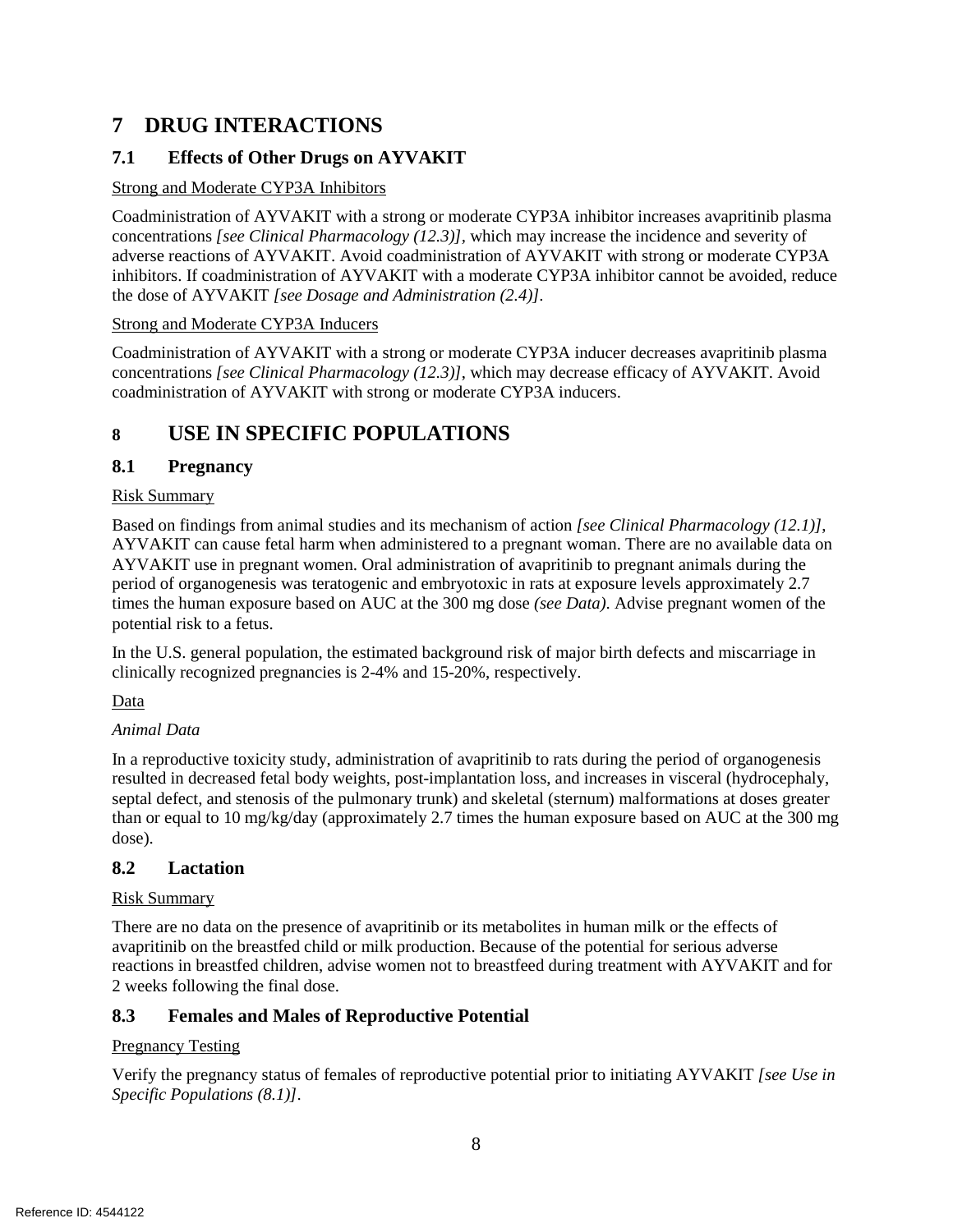# Contraception

AYVAKIT can cause fetal harm when administered to pregnant women *[see Use in Specific Populations (8.1)].*

## *Females*

Advise females of reproductive potential to use effective contraception during treatment with AYVAKIT and for 6 weeks after the final dose.

### *Males*

Advise males with female partners of reproductive potential to use effective contraception during treatment with AYVAKIT and for 6 weeks after the final dose.

### Infertility

Based on findings from animal studies, AYVAKIT may impair both male and female fertility *[see Nonclinical Toxicology (13.1)]*.

## <span id="page-8-0"></span>**8.4 Pediatric Use**

The safety and effectiveness of AYVAKIT in pediatric patients have not been established.

## <span id="page-8-1"></span>**8.5 Geriatric Use**

Of the 204 patients who received AYVAKIT in NAVIGATOR, 40% were 65 years or older, while 6% were 75 years and older. No overall differences in safety or efficacy were observed between these patients and younger adult patients.

### **8.6 Renal Impairment**

No dose adjustment is recommended for patients with mild or moderate renal impairment [creatinine clearance (CLcr) 30 to 89 mL/min estimated by Cockcroft-Gault]. The recommended dose of AYVAKIT has not been established for patients with severe renal impairment (CLcr 15 to 29 mL/min) or end-stage renal disease (CLcr <15 mL/min) *[see Clinical Pharmacology (12.3)]*.

## **8.7 Hepatic Impairment**

No dose adjustment is recommended for patients with mild  $[total billion \leq upper limit of normal [ULN]$ and aspartate aminotransferase (AST) > ULN or total bilirubin > 1 to 1.5 times ULN and any AST] or moderate (total bilirubin >1.5 to 3 times ULN and any AST) hepatic impairment. The recommended dose of AYVAKIT has not been established for patients with severe hepatic impairment *[see Clinical Pharmacology (12.3)]*.

# <span id="page-8-2"></span>**11 DESCRIPTION**

Avapritinib is a kinase inhibitor with the chemical name (*S*)-1-(4-fluorophenyl)-1-(2-(4-(6-(1-methyl-1*H*pyrazol-4-yl)pyrrolo[2,1-*f*][1,2,4]triazin-4-yl)piperazin-yl)pyrimidin-5-yl)ethan-1-amine. The molecular formula is  $C_{26}H_{27}FN_{10}$ , and the molecular weight is 498.57 g/mol. Avapritinib has the following chemical structure: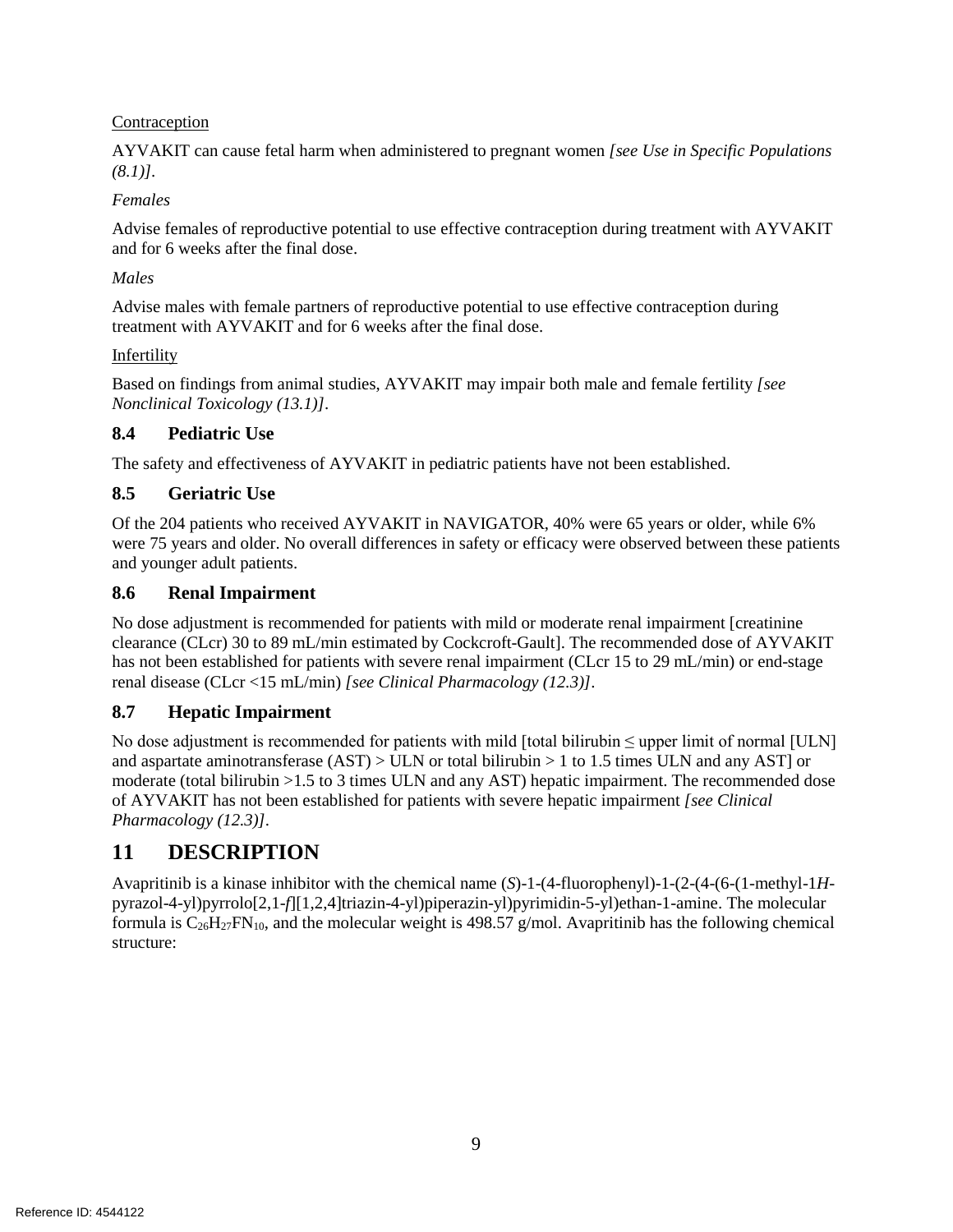<span id="page-9-3"></span>

The solubility of avapritinib in 0.1N HCl (pH 1.0) and buffer solutions at pH 2.5, 4.0, and 7.0 (at  $25^{\circ}$ C) is 3.6 mg/mL, 0.14 mg/mL, 0.07 mg/mL and <0.001 mg/mL respectively, indicating a decrease in solubility with increasing pH.

AYVAKIT (avapritinib) film-coated tablets for oral use are supplied with three strengths that contain 100 mg, 200 mg or 300 mg of avapritinib. The tablets also contain inactive ingredients: copovidone, croscarmellose sodium, magnesium stearate, and microcrystalline cellulose. The tablet coating consists of polyethylene glycol, polyvinyl alcohol, talc, and titanium dioxide. The blue printing ink contains ammonium hydroxide, black iron oxide, esterified shellac, FD&C blue 1, isopropyl alcohol, n-butyl alcohol, propylene glycol, and titanium dioxide.

# <span id="page-9-0"></span>**12 CLINICAL PHARMACOLOGY**

# <span id="page-9-1"></span>**12.1 Mechanism of Action**

Avapritinib is a tyrosine kinase inhibitor that targets PDGFRA and PDGFRA D842 mutants as well as multiple KIT exon 11, 11/17 and 17 mutants with half maximal inhibitory concentrations  $(IC_{50s})$  less than 25 nM. Certain mutations in PDGFRA and KIT can result in the autophosphorylation and constitutive activation of these receptors which can contribute to tumor cell proliferation. Other potential targets for avapritinib include wild type KIT, PDGFRB, and CSFR1.

In in vitro cellular assays, avapritinib inhibited the autophosphorylation of KIT D816V and PDGFRA D842V, mutants associated with resistance to approved kinase inhibitors, with  $IC_{50}$  of 4 nM and 30 nM, respectively. Avapritinib also had anti-tumor activity in mice implanted with an imatinib-resistant patientderived xenograft model of human GIST with activating KIT exon 11/17 mutations.

# <span id="page-9-2"></span>**12.2 Pharmacodynamics**

## Exposure-Response Relationships

Based on the data from NAVIGATOR, exposure-response relationships for any Grade 3 or 4 adverse reaction were observed at higher exposures with a faster time to onset for adverse reactions with increasing avapritinib exposure.

## Cardiac Electrophysiology

The effect of AYVAKIT on the QTc interval was evaluated in an open-label, single-arm study in 27 patients administered dose of 300 mg or 400 mg (1.3 times the approved recommended dose) once daily. No large mean increase in QTc (i.e.> 20 ms) was detected at the mean steady state maximum concentration ( $C_{\text{max}}$ ) of 899 ng/mL.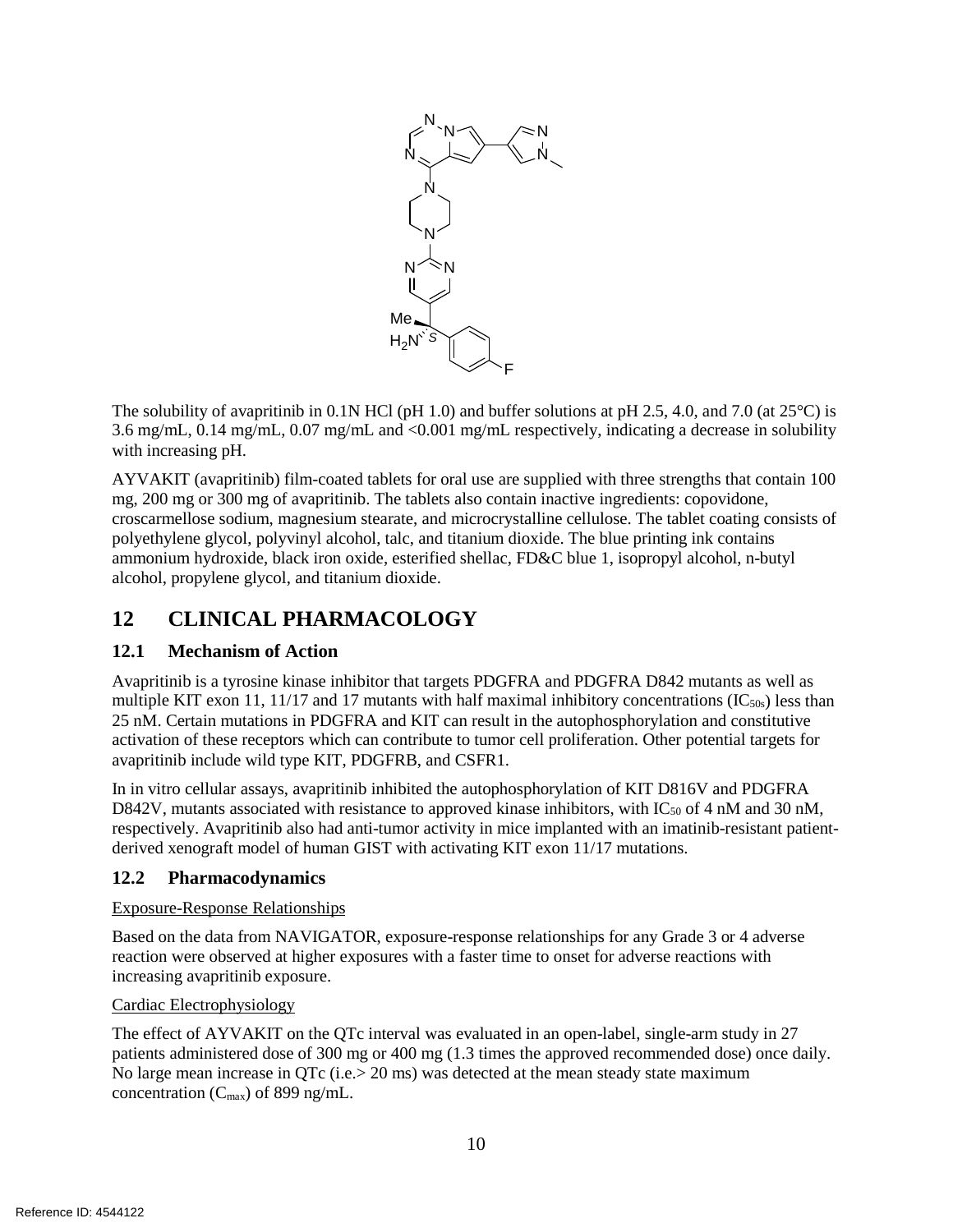## **12.3 Pharmacokinetics**

Avapritinib  $C_{\text{max}}$  and AUC increased proportionally over the dose range of 30 mg to 400 mg once daily (0.1 to 1.33 times the recommended dose).

At the recommended dosage of 300 mg once daily, the mean (CV%) steady state  $C_{\text{max}}$  of avapritinib was 813 ng/mL (52%) and the mean steady state area under the concentration-time curve ( $AUC_{0-24h}$ ) was 15400 h•ng/mL (48%). Steady state concentration of avapritinib was reached by day 15 following daily dosing and the mean accumulation ratio was 3.1 to 4.6 after repeated dosing.

### Absorption

The median time to peak concentration  $(T_{max})$  ranged from 2.0 to 4.1 hours following single doses of avapritinib 30 mg to 400 mg (0.1 to 1.33 times the approved recommended dose).

### *Effect of Food*

The  $C_{\text{max}}$  of avapritinib was increased by 59% and the  $AUC_{0\text{-INF}}$  was increased by 29% when AYVAKIT was taken with a high-calorie, high-fat meal (approximately 909 calories, 58 grams carbohydrate, 56 grams fat and 43 grams protein) compared to those in the fasted state.

### Distribution

The mean apparent volume of distribution of avapritinib is 1200 L (43%). In vitro protein binding of avapritinib is 98.8% and is independent of concentration. The blood-to-plasma ratio is 0.95.

### Elimination

The mean plasma elimination half-life of avapritinib was 32 hours to 57 hours following single doses of avapritinib 30 mg to 400 mg (0.1 to 1.33 times the approved recommended dose). The steady state mean apparent oral clearance of avapritinib is 19.5 L/h (48%).

### *Metabolism*

Avapritinib is primarily metabolized by CYP3A4 and to a lesser extent by CYP2C9 in vitro. Following a single oral dose of approximately 310 mg of radiolabeled avapritinib to healthy subjects, unchanged avapritinib (49%) and its metabolites M690 (hydroxy glucuronide; 35%) and M499 (oxidative deamination; 14%) were the major circulating compounds. Following oral administration of AYVAKIT 300 mg once daily in patients, the steady state AUC of M499 is approximately 80% of the AUC of avapritinib. M499 is not likely to contribute to efficacy at the recommended dose of avapritinib.

### *Excretion*

Following a single oral dose of approximately 310 mg of radiolabeled avapritinib to healthy subjects, 70% of the radioactive dose was recovered in feces (11% unchanged) and 18% in urine (0.23% unchanged).

### Specific Populations

No clinically significant differences in the pharmacokinetics of avapritinib were observed based on age (18 to 90 years), sex, race (White, Black, or Asian), body weight (39.5 to 156.3 kg), mild to moderate (CLcr 30 to 89 mL/min estimated by Cockcroft-Gault) renal impairment, or mild (total bilirubin ≤ ULN and  $AST > ULN$  or total bilirubin  $> 1$  to 1.5 times ULN and any AST) to moderate (total bilirubin  $> 1.5$ to 3 times ULN and any AST) hepatic impairment. The effect of severe renal impairment (CLcr 15 to 29 mL/min), end-stage renal disease (CLcr < 15 mL/min), or severe hepatic impairment (total bilirubin > 3 times ULN and any AST) on the pharmacokinetics of avapritinib is unknown.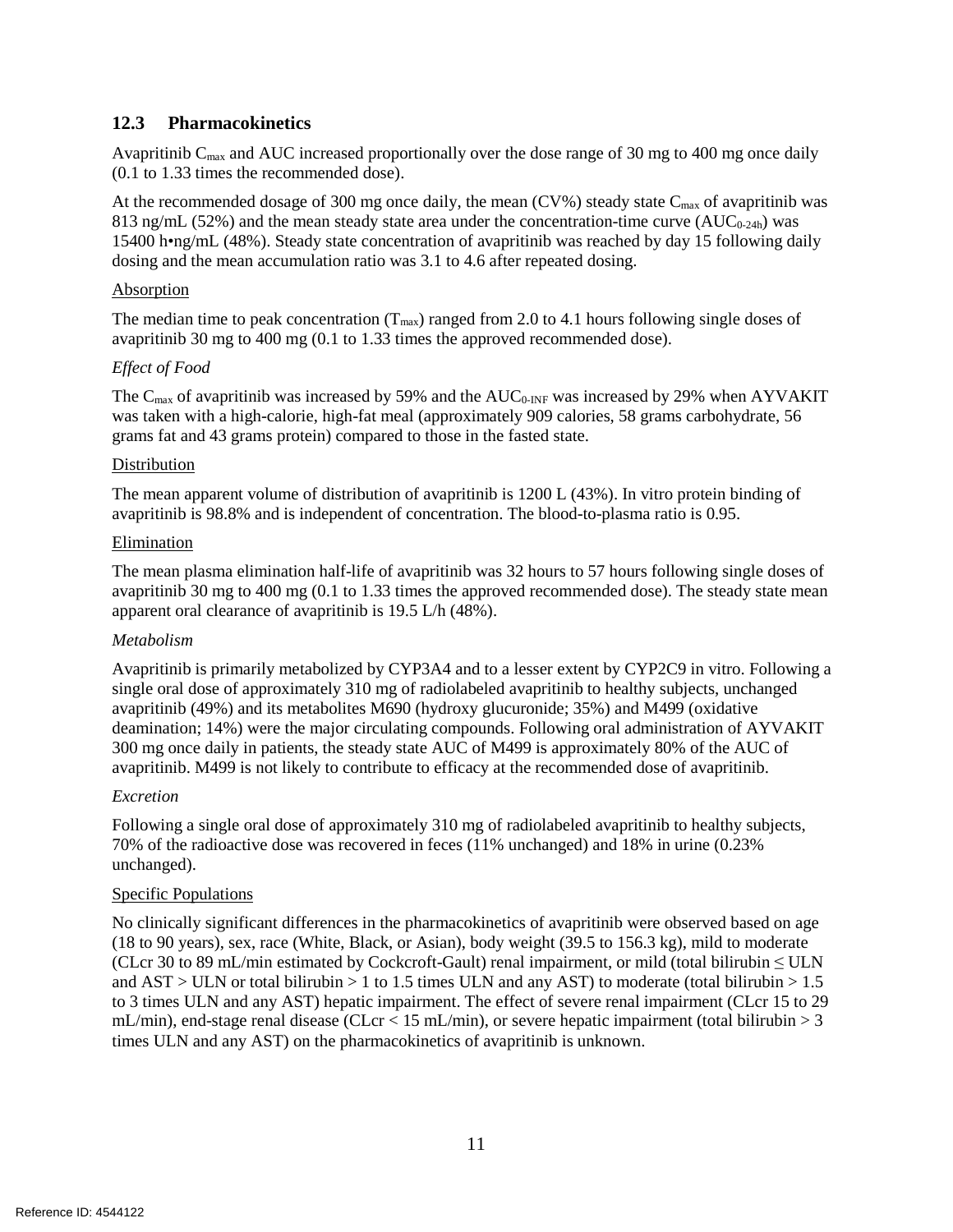### <span id="page-11-2"></span>Drug Interaction Studies

*Clinical Studies and Model-Informed Approaches*

*Effect of Strong and Moderate CYP3A Inhibitors on Avapritinib:* Coadministration of AYVAKIT 300 mg once daily with itraconazole 200 mg once daily (a strong CYP3A inhibitor) is predicted to increase avapritinib AUC by 600% at steady state.

Coadministration of AYVAKIT 300 mg once daily with fluconazole 200 mg once daily (a moderate CYP3A inhibitor) is predicted to increase avapritinib AUC by 210% at steady state *[see Drug Interactions (7.1)]*.

*Effect of Strong and Moderate CYP3A Inducers on Avapritinib:* Coadministration of AYVAKIT 400 mg as a single dose with rifampin 600 mg once daily (a strong CYP3A inducer) decreased avapritinib  $C_{\text{max}}$  by 74% and AUC0-INF by 92%*.*

Coadministration of AYVAKIT 300 mg once daily with efavirenz 600 mg once daily (a moderate CYP3A inducer) is predicted to decrease avapritinib Cmax by 55% and AUC by 62% at steady-state *[see Drug Interactions (7.1)].*

*Effect of Acid-Reducing Agents on Avapritinib:* No clinically significant differences in the pharmacokinetics of avapritinib were identified when coadministered with gastric acid reducing agents in patients with GIST.

*In Vitro Studies*

*Cytochrome P450 (CYP) Enzymes:* In vitro studies indicate that avapritinib is a time-dependent inhibitor as well as an inducer of CYP3A at clinically relevant concentrations.

Avapritinib is an inhibitor of CYP2C9 at clinically relevant concentrations. Avapritinib is not an inhibitor of CYP1A2, CYP2B6, CYP2C8, CYP2C19, or CYP2D6 at clinically relevant concentrations.

Avapritinib is not an inducer of CYP1A2 or CYP2B6. Avapritinib is a substrate of CYP3A.

M499 is an inhibitor of CYP3A, CYP2C8, or CYP2C9 at clinically relevant concentrations. M499 is not an inhibitor of CYP1A2, CYP2B6, CYP2C19, or CYP2D6 at clinically relevant concentrations.

*Transporter Systems:* Avapritinib is an inhibitor of P-glycoprotein (P-gp), intestinal BCRP, MATE1, MATE2-K, and BSEP, but not an inhibitor of OATP1B1, OATP1B3, OAT1, OAT3, OCT1, or OCT2. Avapritinib is not a substrate of P-gp or BCRP. The effect of M499 on transporter systems is unknown.

# <span id="page-11-0"></span>**13 NONCLINICAL TOXICOLOGY**

# <span id="page-11-1"></span>**13.1 Carcinogenesis, Mutagenesis, Impairment of Fertility**

Carcinogenicity studies with avapritinib have not been conducted. Avapritinib was not mutagenic in vitro in the bacterial reverse mutation assay (Ames test). Avapritinib was clastogenic in the in vitro chromosome aberration test in human peripheral blood lymphocytes but not clastogenic in the in vivo rat bone marrow micronucleus test.

Avapritinib may impair fertility in humans. Administration of avapritinib to female rats for up to 3 months resulted in cystic degeneration of corpora lutea at doses greater than or equal to 5 mg/kg/day (approximately 1.3 times the human exposure based on AUC at the 300 mg dose). Administration of avapritinib to male dogs for up to 3 months resulted in hypo-spermatogenesis at doses greater than or equal to 7.5 mg/kg/day (approximately 0.4 times the human exposure based on AUC at the 300 mg dose).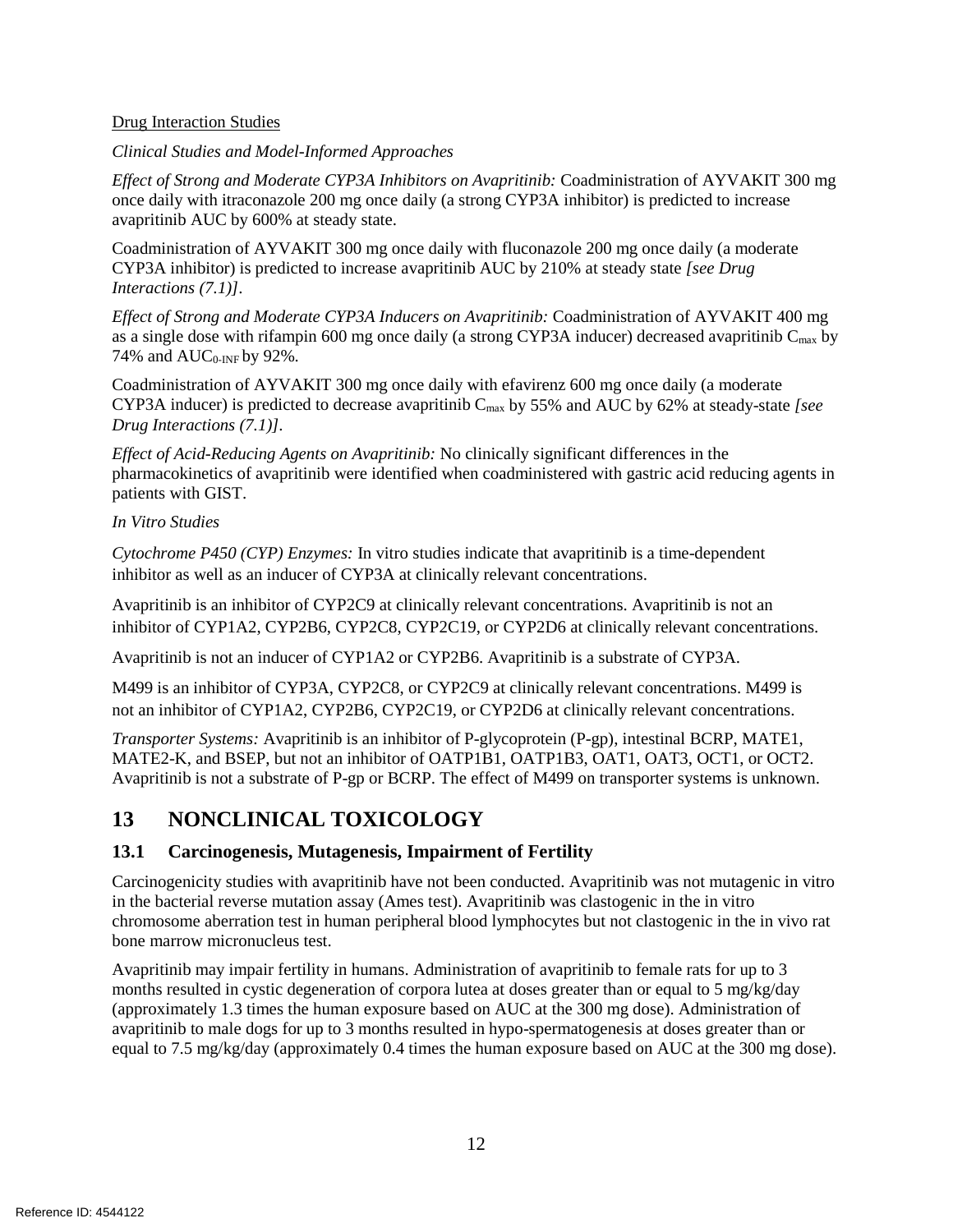# **13.2 Animal Toxicology and/or Pharmacology**

In repeat dose toxicology studies, administration of avapritinib to rats and dogs for up to 3 months resulted in tremors at doses greater than or equal to 30 mg/kg/day (approximately 1.5 times the human exposure based on AUC at the 300 mg dose). Hemorrhage in the brain and spinal cord and choroid plexus edema in the brain occurred in dogs at doses greater than or equal to 7.5 mg/kg/day (approximately 0.4 times the human exposure based on AUC at the 300 mg dose).

An in vitro phototoxicity study in 3T3 mouse fibroblasts and an in vivo phototoxicity study in pigmented rats demonstrated that avapritinib has a slight potential for phototoxicity.

# <span id="page-12-0"></span>**14 CLINICAL STUDIES**

# **14.1 Gastrointestinal Stromal Tumors**

The efficacy of AYVAKIT was demonstrated in NAVIGATOR (NCT02508532), a multi-center, singlearm, open-label clinical trial. Eligible patients were required to have a confirmed diagnosis of GIST and an ECOG performance status (PS) of 0 to 2. Patients received AYVAKIT 300 mg or 400 mg orally once daily until disease progression or unacceptable toxicity. The trial initially enrolled patients at a starting dose of 400 mg, which was later reduced to the recommended dose of 300 mg due to toxicity. As there was no apparent difference in overall response rate (ORR) between patients who received 300 mg daily compared to those who received 400 mg daily, these patients were pooled for the efficacy evaluation. The major efficacy outcome measure was ORR based on disease assessment by independent radiological review using modified RECIST v1.1 criteria, in which lymph nodes and bone lesions were not target lesions and progressively growing new tumor nodules within a pre-existing tumor mass was progression. An additional efficacy outcome measure was duration of response (DOR).

## Patients with GIST Harboring a PDGFRA Exon 18 Mutation

Patients with unresectable or metastatic GIST harboring a PDGFRA exon 18 mutation were identified by local or central assessment using a PCR- or NGS-based assay. The assessment of efficacy was based on a total of 43 patients, including 38 patients with PDGFRA D842V mutations. The median duration of follow up for patients with PDGFRA exon 18 mutations was 10.6 months (range: 0.3 to 24.9 months).

The study population characteristics were median age of 64 years (range: 29 to 90 years), 67% were male, 67% were White, 93% had an ECOG PS of 0-1, 98% had metastatic disease, 53% had largest target lesion >5 cm, and 86% had prior surgical resection. The median number of prior kinase inhibitors was 1 (range: 0 to 5).

Efficacy results in patients with GIST harboring PDGFRA exon 18 mutations including the subgroup of patients with PDGFRA D842V mutations enrolled in NAVIGATOR are summarized in Table 5.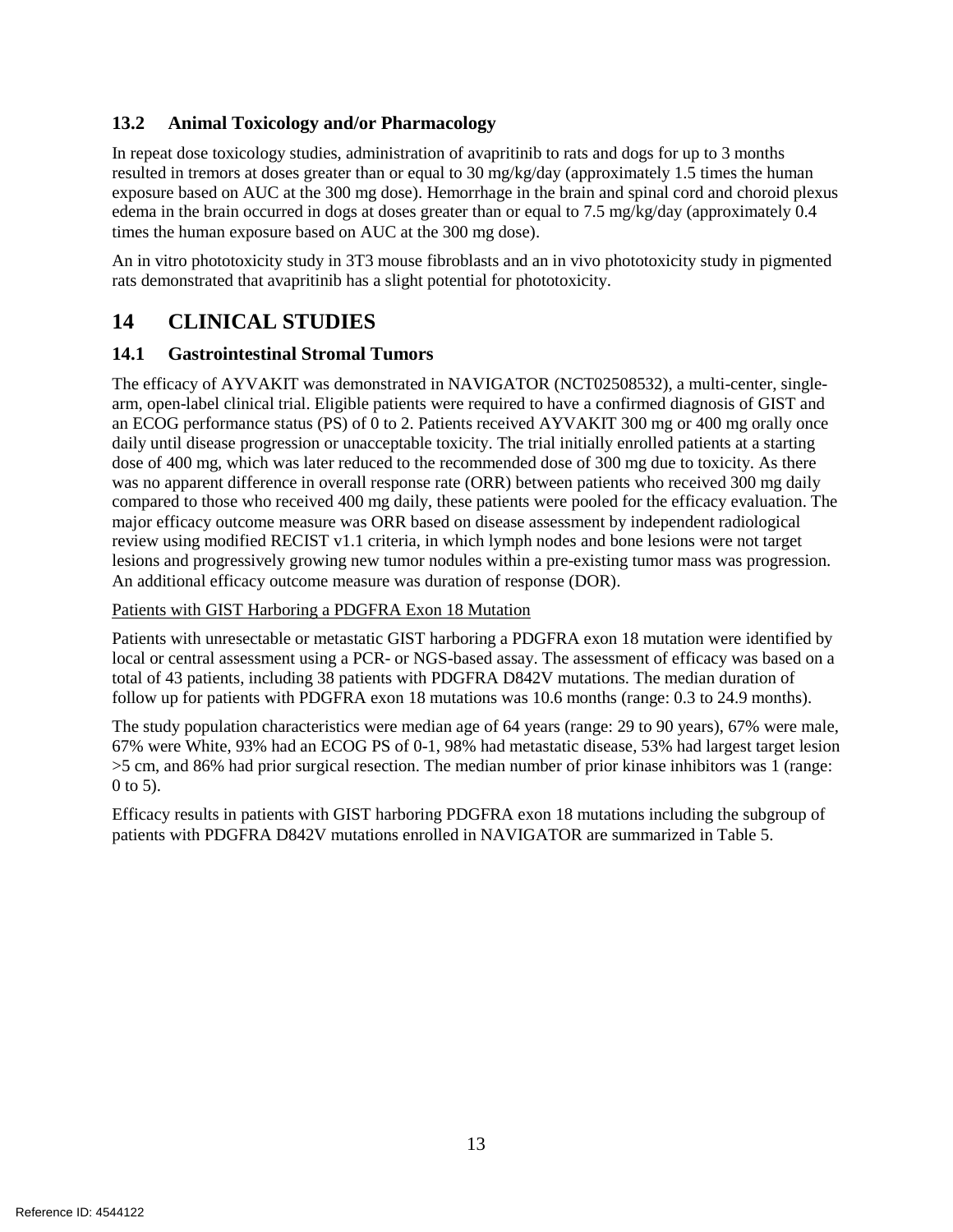| Table 5. Efficacy Results for Patients with GIST Harboring PDGFRA exon 18 mutations in |  |  |  |
|----------------------------------------------------------------------------------------|--|--|--|
| <b>NAVIGATOR</b>                                                                       |  |  |  |

| <b>Efficacy Parameter</b>                           | PDGFRA exon 18 <sup>1</sup><br>$N = 43$ | <b>PDGFRA D842V</b><br>$N = 38$ |  |
|-----------------------------------------------------|-----------------------------------------|---------------------------------|--|
| <b>Overall Response Rate (95% CI)</b>               | 84% (69%, 93%)                          | 89% (75%, 97%)                  |  |
| Complete Response, n (%)                            | 3(7%)                                   | 3(8%)                           |  |
| Partial Response, n (%)                             | 33 (77%)                                | 31(82%)                         |  |
| <b>Duration of Response</b>                         | $n=36$                                  | $n = 34$                        |  |
| Median in months (range)                            | $NR(1.9+, 20.3+)$                       | NR $(1.9+, 20.3+)$              |  |
| Patients with $DOR \ge 6$ -<br>months, $n$ $(\%)^*$ | 22(61%)                                 | 20(59%)                         |  |

Abbreviations: CI=confidence interval; NR=not reached; NE=not estimable

+ Denotes ongoing response

<sup>1</sup> Exon 18 mutations other than D842V included in this population are: deletion of D842\_H845 (n=3); D842Y (n=1); and deletion of D842\_H845 with insertion of V  $(n=1)$ .

<span id="page-13-0"></span>\* 11 patients with an ongoing response were followed < 6 months from onset of response.

# **16 HOW SUPPLIED/STORAGE AND HANDLING**

AYVAKIT (avapritinib) tablets are supplied as follows:

- 100 mg, round, white film-coated tablet, printed with blue ink "BLU" on one side and "100" on the other side; available in bottles of 30 tablets (NDC 72064-110-30).
- 200 mg, capsule shaped, white film-coated tablet, printed with blue ink "BLU" on one side and "200" on the other side; available in bottles of 30 tablets (NDC 72064-120-30).
- 300 mg, capsule shaped, white film-coated tablet, printed with blue ink "BLU" on one side and "300" on the other side; available in bottles of 30 tablets (NDC 72064-130-30).

Store at 20°C to 25°C (68°F to 77°F); excursions are permitted from 15°C to 30°C (59°F to 86°F) [see USP Controlled Room Temperature].

# <span id="page-13-1"></span>**17 PATIENT COUNSELING INFORMATION**

Advise the patient to read the FDA-approved patient labeling (Patient Information).

### Intracranial Hemorrhage

Advise patients to contact their healthcare provider immediately if experiencing neurological signs and symptoms that may be associated with intracranial hemorrhage *[see Warnings and Precautions (5.1)]*.

### Central Nervous System Effects

Advise patients and caretakers to notify their healthcare provider if they experience new or worsening CNS symptoms. Advise patients not to drive or operate hazardous machinery if they are experiencing CNS adverse reactions *[see Warnings and Precautions (5.2)]*.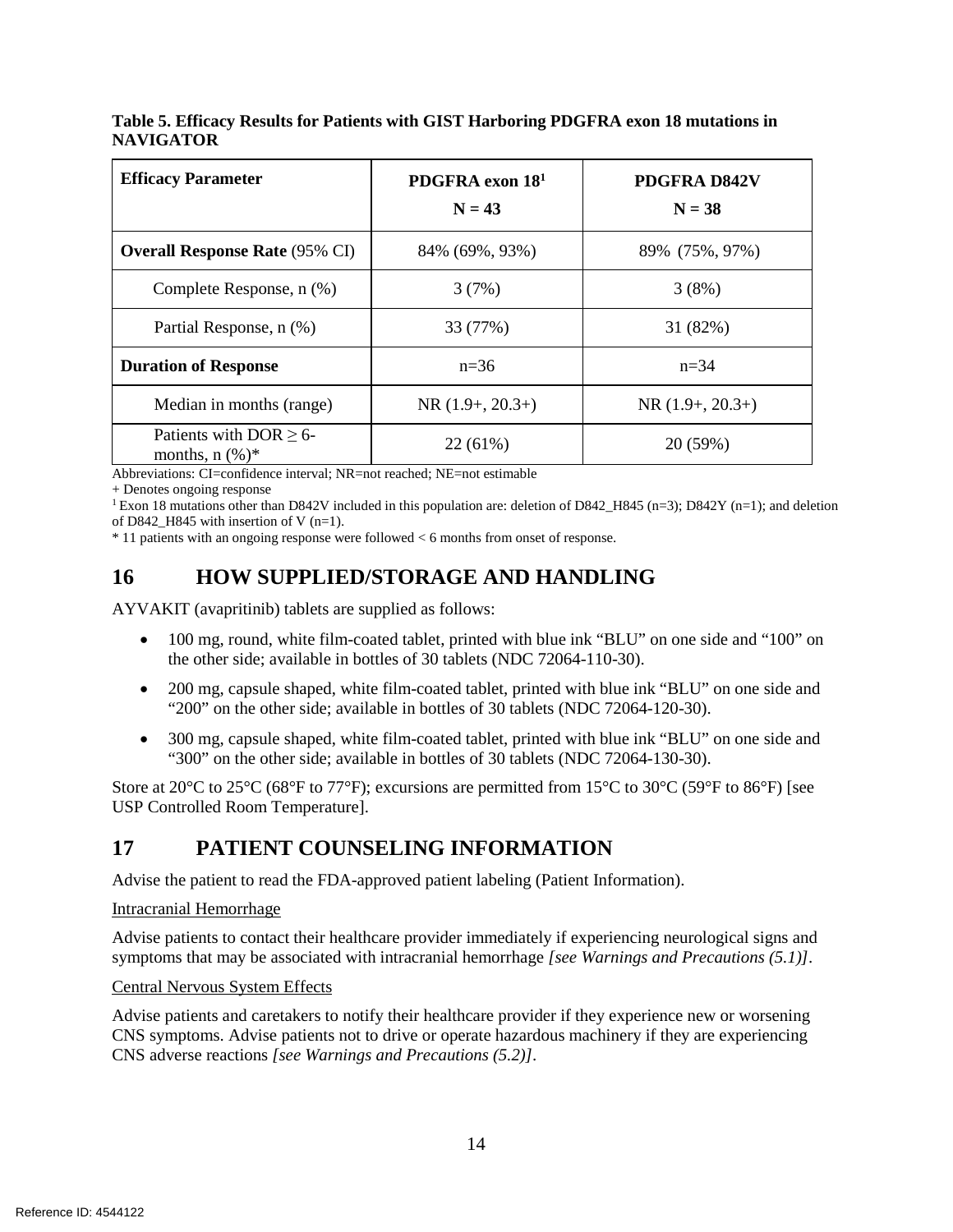### Embryo-Fetal Toxicity

Advise pregnant women and females of reproductive potential of the potential risk to a fetus. Advise females of reproductive potential to inform their healthcare provider of a known or suspected pregnancy *[see Warnings and Precautions (5.3), Use in Specific Populations (8.1)]*.

Advise females of reproductive potential to use effective contraception during treatment with AYVAKIT and for 6 weeks after the final dose *[see Use in Specific Populations (8.3)]*.

Advise males with female partners of reproductive potential to use effective contraception during treatment with AYVAKIT and for 6 weeks after the final dose *[see Use in Specific Populations (8.3), Nonclinical Toxicology (13.1)]*.

### Lactation

Advise women not to breastfeed during treatment with AYVAKIT and for 2 weeks following the final dose *[see Use in Specific Populations (8.2)]*.

### Infertility

Advise females and males of reproductive potential that AYVAKIT may impair fertility *[see Use in Specific Populations(8.3)].*

### Drug Interactions

Advise patients and caregivers to inform their healthcare provider of all concomitant medications, including prescription medicines, over-the-counter drugs, vitamins, and herbal products *[see Drug Interactions (7.1)]*.

### **Administration**

Advise patients to take AYVAKIT on an empty stomach, at least 1 hour before and at least 2 hours after a meal *[see Dosage and Administration (2.2)]*.

Manufactured for:

Blueprint Medicines Corporation, Cambridge, MA 02139, USA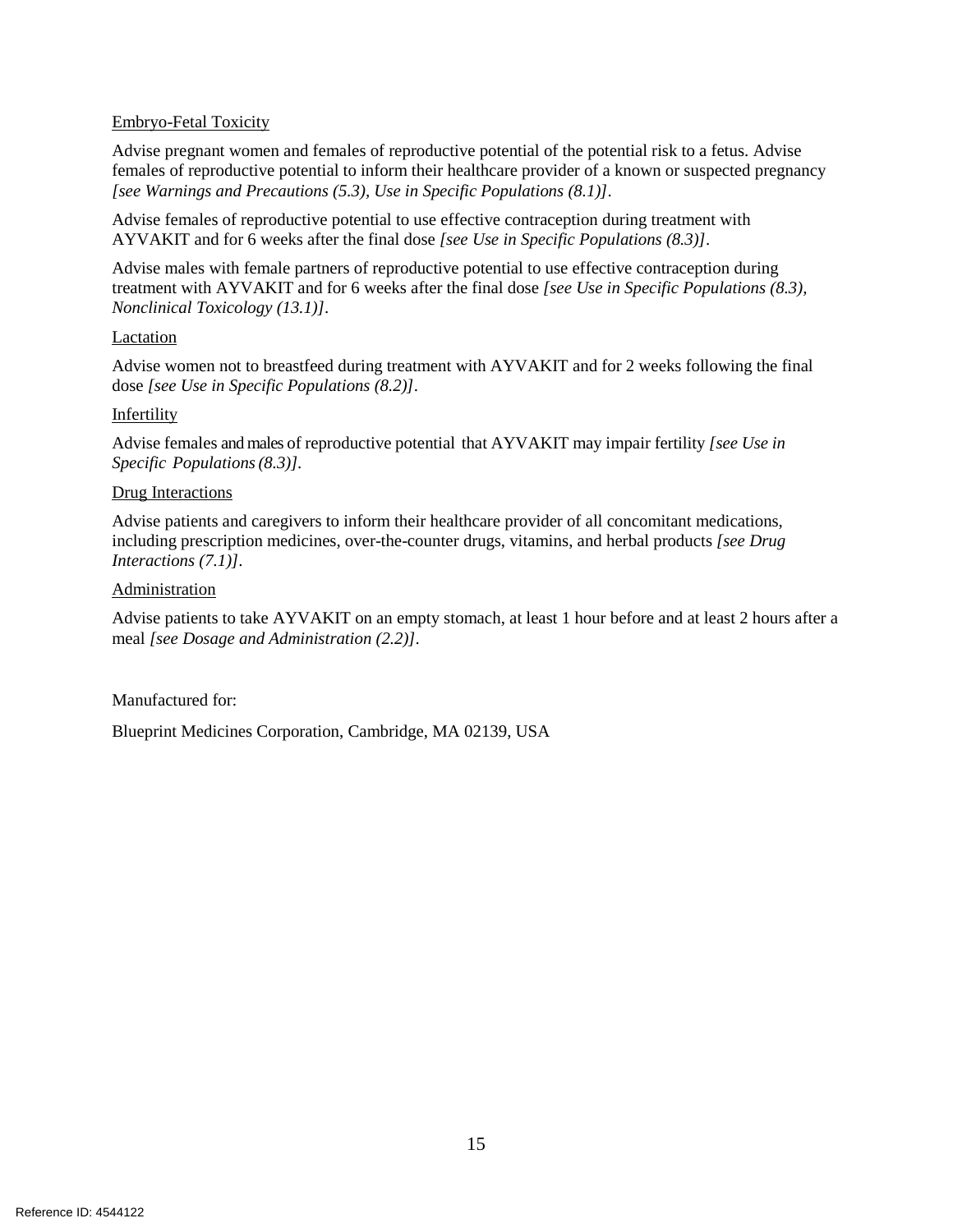#### **PATIENT INFORMATION AYVAKIT™ (aye' vah kit) (avapritinib) tablets, for oral use**

#### **What is AYVAKIT?**

AYVAKIT is a prescription medicine used to treat adults with a certain type of stomach, bowel, or esophagus cancer called gastrointestinal stromal tumor (GIST) that cannot be treated with surgery or that has spread to other parts of the body (metastatic), and that is caused by certain abnormal platelet-derived growth factor receptor alpha (PDGFRA) genes. Your healthcare provider will perform a test to make sure that you have this abnormal PDGFRA gene and that AYVAKIT is right for you.

It is not known if AYVAKIT is safe and effective in children.

### **Before taking AYVAKIT, tell your healthcare provider about all of your medical conditions, including if you:**

- are pregnant or plan to become pregnant. AYVAKIT can cause harm to your unborn baby. **Females** who are able to become pregnant:
	- o Your healthcare provider should do a pregnancy test before you start treatment with AYVAKIT.
	- o You should use effective birth control (contraception) during treatment with AYVAKIT and for 6 weeks after the final dose of AYVAKIT. Talk to your healthcare provider about birth control methods that may be right for you.
	- o Tell your healthcare provider right away if you become pregnant or think you may be pregnant during treatment with AYVAKIT.

**Males** with female partners who are able to become pregnant should use effective birth control (contraception) during treatment and for 6 weeks after the final dose of AYVAKIT.

• are breastfeeding or plan to breastfeed. It is not known if AYVAKIT passes into your breast milk. Do not breastfeed during treatment with AYVAKIT and for at least 2 weeks after the final dose of AYVAKIT. Talk to your healthcare provider about the best way to feed your baby during this time.

**Tell your healthcare provider about all the medicines you take,** including prescription and over-thecounter medicines, vitamins, and herbal supplements. AYVAKIT may affect the way other medicines work, and certain other medicines may affect how AYVAKIT works. Talk to your healthcare provider prior to starting a new medicine.

### **How should I take AYVAKIT?**

- Take AYVAKIT exactly as your healthcare provider tells you to take it.
- Do not change your dose or stop taking AYVAKIT unless your healthcare provider tells you to.
- Your healthcare provider may change your dose, temporarily stop, or permanently stop treatment with AYVAKIT if you develop side effects.
- Take AYVAKIT 1 time each day.
- Take AYVAKIT tablet(s) on an empty stomach at least 1 hour before and at least 2 hours after a meal.
- If you miss a dose of AYVAKIT, take it as soon as you remember unless your next scheduled dose is due within 8 hours. Take the next dose at your regular time.
- If you vomit after taking a dose of AYVAKIT, do not take an extra dose. Take your next dose at your next scheduled time.

### **What should I avoid while taking AYVAKIT?**

• **Do not** drive or operate heavy machinery, if you have confusion or trouble thinking during treatment with AYVAKIT.